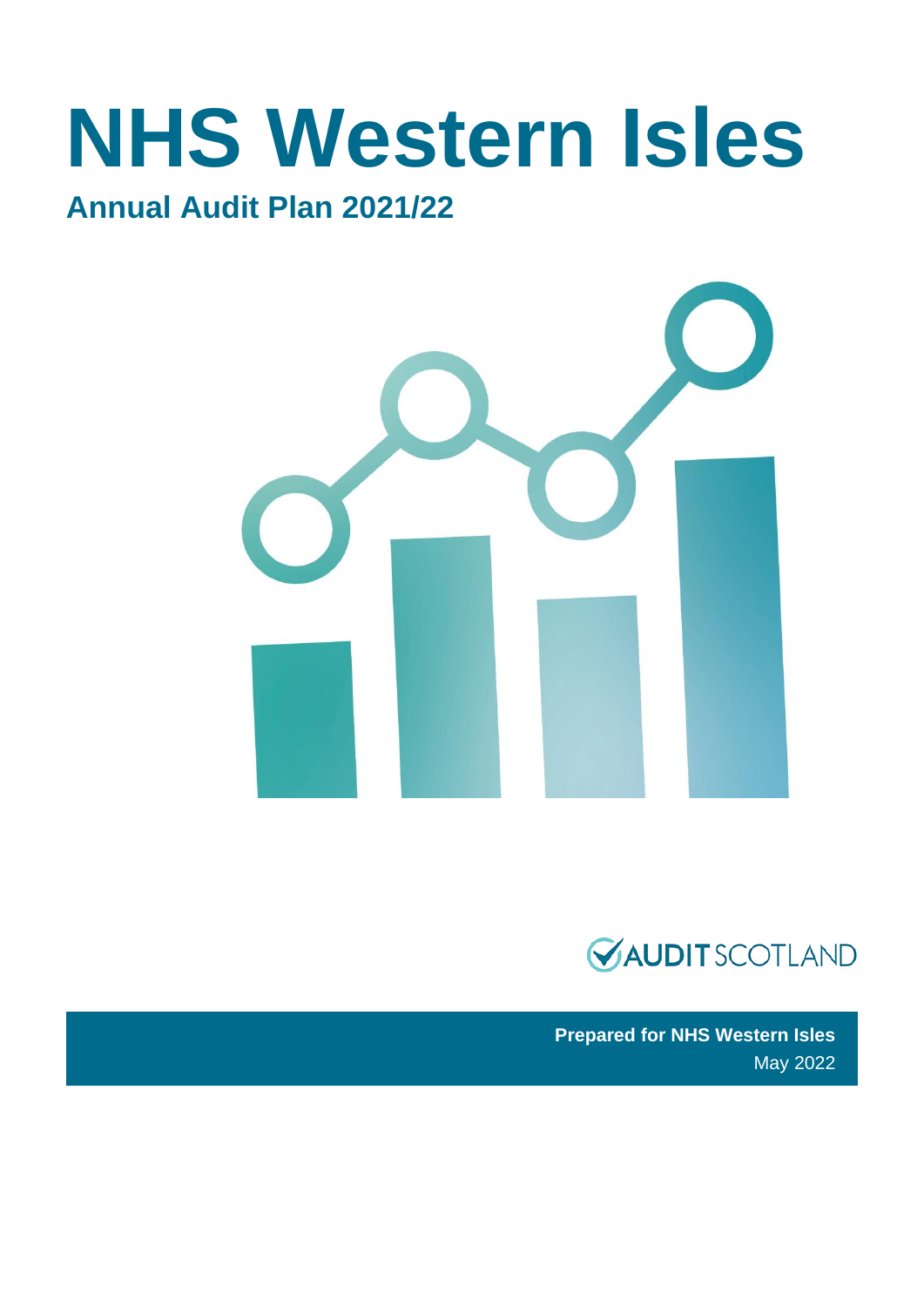## **Contents**

| Introduction                                     |    |
|--------------------------------------------------|----|
| Financial statements audit planning              | b  |
| <b>Audit dimensions and Best Value</b>           | 10 |
| Reporting arrangements, timetable, and audit fee | 13 |
| <b>Other matters</b>                             |    |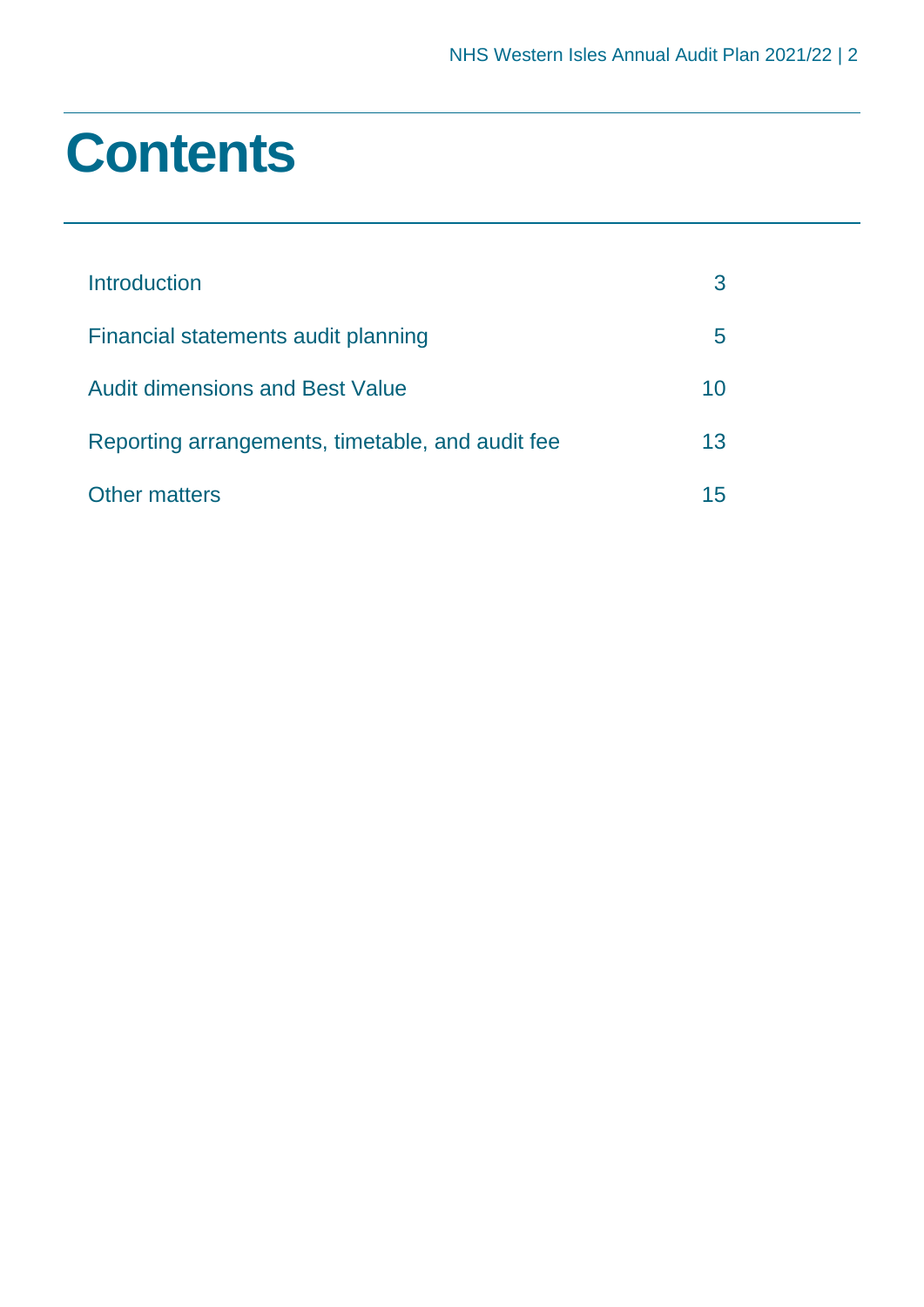### <span id="page-2-0"></span>**Introduction**

#### **Summary of planned audit work**

**1.** This document summarises the work plan for our 2021/22 external audit of NHS Western Isles. The main elements of our work include:

- evaluation of the key controls within the main accounting systems
- an audit of, and provision of an Independent Auditor's Report
- an audit opinion on regularity and other statutory information published within the annual report and accounts including the Performance Report, the Governance Statement and the Remuneration and Staff Report
- consideration of arrangements in relation to the audit dimensions: financial management, financial sustainability, governance and transparency and value for money that frame the wider scope of public sector audit
- consideration of Best Value arrangements
- review NHS Western Isles' participation in the National Fraud Initiative.

#### **Impact of Covid-19**

**2.** The coronavirus disease (Covid-19) pandemic has had a significant impact on public services and public finances, and the effects will be felt well into the future.

**3.** The Auditor General for Scotland, the Accounts Commission and Audit Scotland continue to assess the risks to public services and finances from Covid-19 across the full range of our audit work, including annual audits and the programme of performance audits. The well-being of audit teams and the delivery of high-quality audits remain paramount. Changes in our approach may be necessary and where this impacts on annual audits, revisions to this Annual Audit Plan may be required.

#### **Adding value**

**4.** We aim to add value to NHS Western Isles through our external audit work by being constructive and forward looking, by identifying areas for improvement and by recommending and encouraging good practice. In so doing, we will help NHS Western Isles promote improved standards of governance, better management and decision making and more effective use of resources. Additionally, we attend meetings of the Healthcare, Governance and Audit Committee and actively participate in discussions.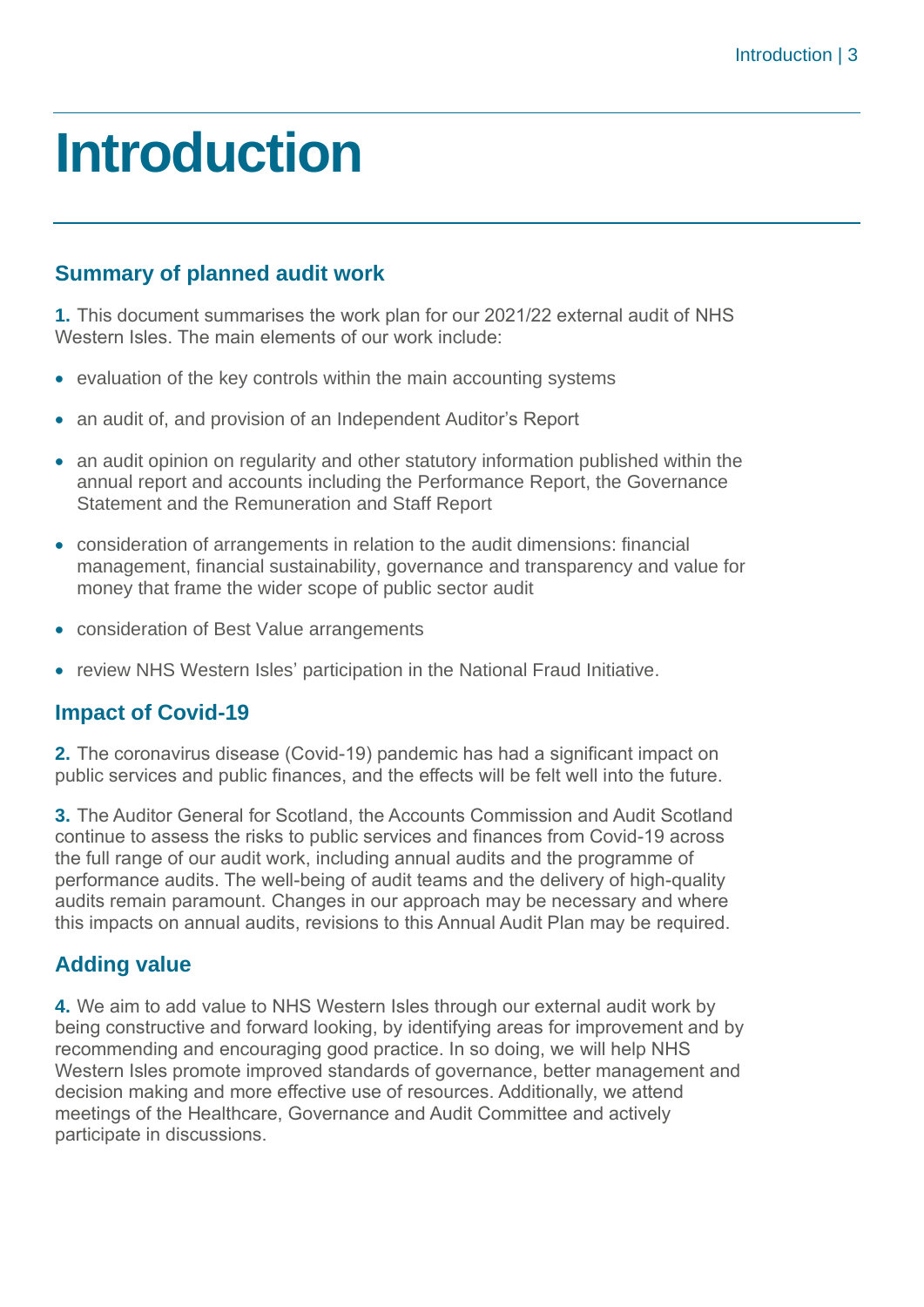#### **Respective responsibilities of the auditor and NHS Western Isles**

**5.** The [Code of Audit Practice \(2016\)](https://www.audit-scotland.gov.uk/uploads/docs/report/2016/code_audit_practice_16_0.pdf) sets out in detail the respective responsibilities of the auditor and NHS Western Isles. Key responsibilities are summarised below.

#### **Auditor responsibilities**

**6.** Our responsibilities as independent auditors are established by the Public Finance and Accountability (Scotland) Act 2000 and the [Code of Audit Practice](https://www.audit-scotland.gov.uk/uploads/docs/report/2016/code_audit_practice_16_0.pdf) (including [supplementary guidance\)](https://www.audit-scotland.gov.uk/uploads/docs/um/code_audit_guidance_16_supp.pdf) and guided by the Financial Reporting Council's Ethical Standard.

**7.** Auditors in the public sector give an independent opinion on the financial statements and other information within the annual report and accounts. We also review and report on the arrangements within the NHS Western Isles to manage its performance, regularity and use of resources. In doing this, we aim to support improvement and accountability.

#### **NHS Western Isles responsibilities**

**8.** NHS Western Isles is responsible for maintaining accounting records and preparing financial statements that give a true and fair view.

**9.** NHS Western Isles has the primary responsibility for ensuring the proper financial stewardship of public funds, compliance with relevant legislation and establishing effective arrangements for governance, propriety and regularity that enable them to deliver their objectives.

#### **Managing the transition to 2022/23 audits**

**10.** Audit appointments are usually for five years but were extended to six years due to Covid-19. 2021/22 is the final year of the current appointment and we will work closely with our successors to ensure a well-managed transition.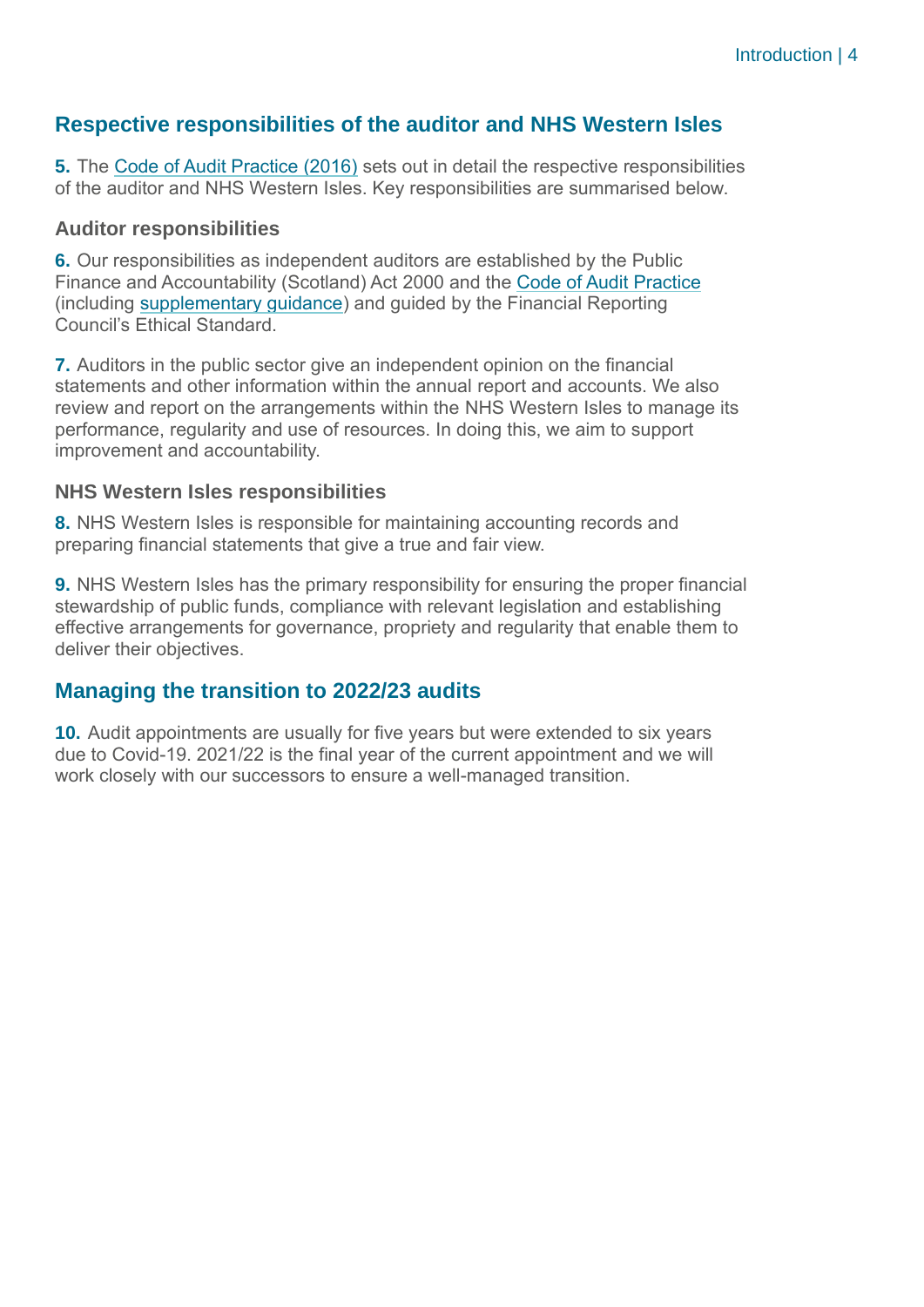# <span id="page-4-0"></span>**Financial statements audit planning**

#### **Materiality**

**11.** Materiality is an expression of the relative significance of a matter in the context of the financial statements as a whole. We are required to plan our audit to determine with reasonable confidence whether the financial statements are free from material misstatement. The assessment of what is material is a matter of professional judgement over both the amount and the nature of the misstatement.

#### **Materiality levels for the 2021/22 audit**

**12.** We assess materiality at different levels as described in [Exhibit 1.](#page-4-1) The materiality values for NHS Western Isles and its group are set out in [Exhibit 1.](#page-4-1)

<span id="page-4-1"></span>

| <b>Exhibit 1</b><br>2021/22 Materiality levels for NHS Western Isles and its group                                                                                                                                                                                                                                                                                         |               |  |  |
|----------------------------------------------------------------------------------------------------------------------------------------------------------------------------------------------------------------------------------------------------------------------------------------------------------------------------------------------------------------------------|---------------|--|--|
| <b>Materiality</b>                                                                                                                                                                                                                                                                                                                                                         | <b>Amount</b> |  |  |
| <b>Planning materiality</b> – This is the figure we calculate to assess the overall<br>impact of audit adjustments on the financial statements. It has been set at 1%<br>of gross expenditure for the year ended 31 March 2022 based on the latest<br>audited financial statements for 2020/21.                                                                            | £1.6 million  |  |  |
| <b>Performance materiality</b> – This acts as a trigger point. If the aggregate of<br>errors identified during the financial statements audit exceeds performance<br>materiality, this would indicate that further audit procedures should be<br>considered. Using our professional judgement, we have assessed<br>performance materiality at 70% of planning materiality. | £1.1 million  |  |  |
| <b>Reporting threshold (i.e. clearly trivial)</b> – We are required to report to those<br>charged with governance on all unadjusted misstatements more than the<br>'reporting threshold' amount.                                                                                                                                                                           | £80,000       |  |  |

Source: Audit Scotland

#### **Significant risks of material misstatement to the financial statements**

**13.** Our risk assessment draws on our cumulative knowledge of NHS Western Isles, its major transaction streams, key systems of internal control and risk management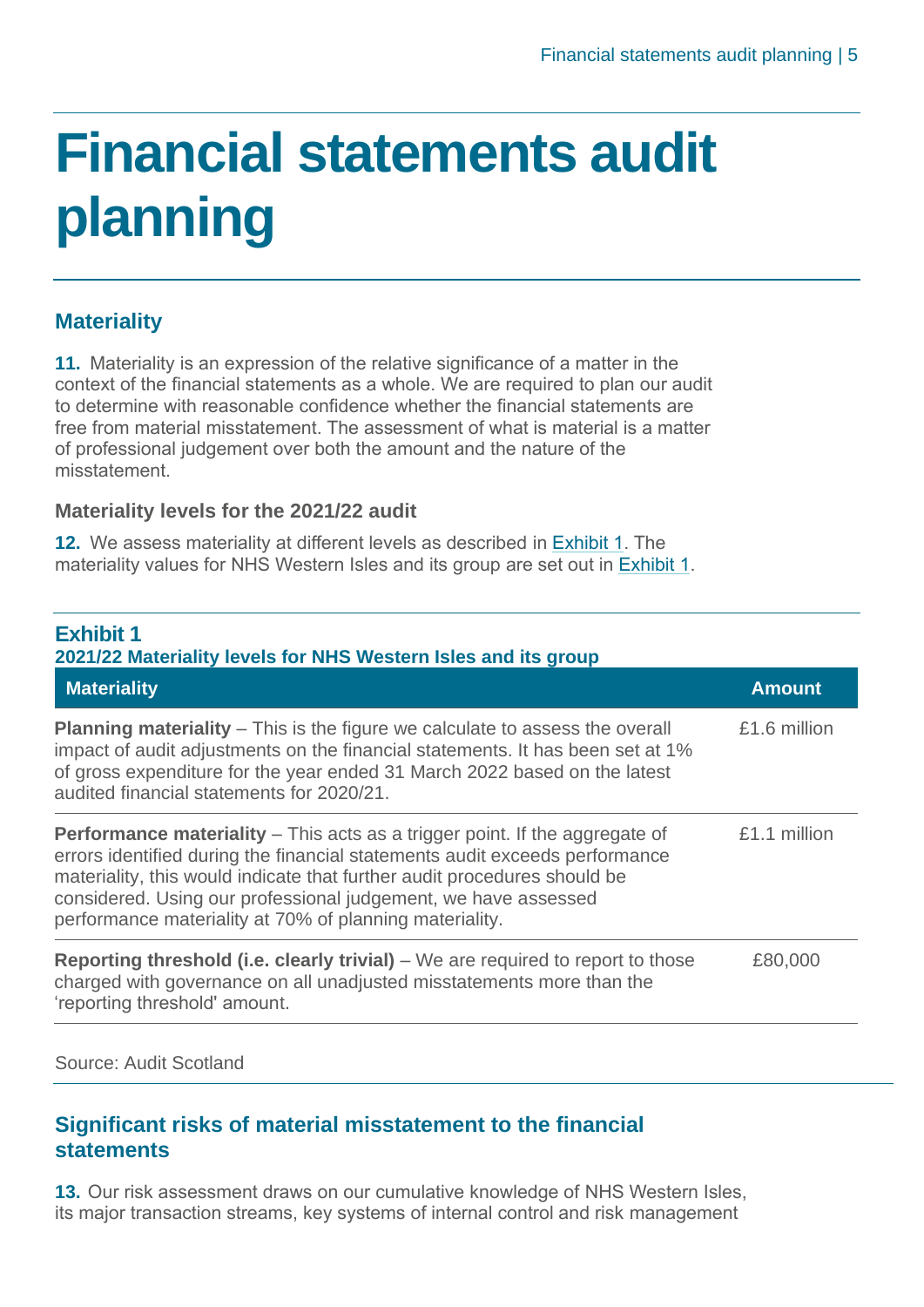processes. Also, it is informed by our discussions with management, meetings with internal audit, attendance at committees and a review of supporting information.

**14.** Based on our risk assessment process, we identified the following significant risks of material misstatement to the financial statements. These are risks which have the greatest impact on our planned audit procedures. [Exhibit 2](#page-5-0) summarises the nature of the risk, the sources of assurance from management arrangements and the further audit procedures we plan to perform to gain assurance over the risk.

<span id="page-5-0"></span>**Exhibit 2**

| 2021/22 Significant risks of material misstatement to the financial statements |                                                                                                                                                                                                                                                                                                                                                                 |                                                                                                                                                      |                                                                                                                                                                                                                                                                                                                                                                                                                                                                                                                                                                                                                                                                                                                                                                                                                                                                                                                                                                      |
|--------------------------------------------------------------------------------|-----------------------------------------------------------------------------------------------------------------------------------------------------------------------------------------------------------------------------------------------------------------------------------------------------------------------------------------------------------------|------------------------------------------------------------------------------------------------------------------------------------------------------|----------------------------------------------------------------------------------------------------------------------------------------------------------------------------------------------------------------------------------------------------------------------------------------------------------------------------------------------------------------------------------------------------------------------------------------------------------------------------------------------------------------------------------------------------------------------------------------------------------------------------------------------------------------------------------------------------------------------------------------------------------------------------------------------------------------------------------------------------------------------------------------------------------------------------------------------------------------------|
|                                                                                | <b>Significant risk of</b><br>material misstatement                                                                                                                                                                                                                                                                                                             | <b>Sources of assurance</b>                                                                                                                          | <b>Planned audit response</b>                                                                                                                                                                                                                                                                                                                                                                                                                                                                                                                                                                                                                                                                                                                                                                                                                                                                                                                                        |
| 1.                                                                             | <b>Risk of material</b><br>misstatement due to fraud<br>caused by the<br>management override of<br>controls<br>As stated in International<br>Standard on Auditing (UK)<br>240, management is in a<br>unique position to<br>perpetrate fraud because<br>of management's ability to<br>override controls that<br>otherwise appear to be<br>operating effectively. | Owing to the nature of this •<br>risk, assurances from<br>management are not<br>applicable in this instance .<br>$\bullet$<br>$\bullet$<br>$\bullet$ | Assess the design and<br>implementation of controls over<br>journal entry processing.<br>Make inquiries of individuals<br>involved in the financial reporting<br>process about inappropriate or<br>unusual activity relating to the<br>processing of journal entries and<br>other adjustments.<br>Test journals at the year-end and<br>post-closing entries and focus on<br>significant risk areas.<br>Consider the need to test journal<br>entries and other adjustments<br>during the period.<br>Evaluate significant transactions<br>outside the normal course of<br>business.<br>We will assess any changes to<br>the methods and underlying<br>assumptions used to prepare<br>accounting estimates compared<br>to the prior year.<br>Substantive testing of income and<br>expenditure transactions around<br>the year-end to confirm they are<br>accounted for in the correct<br>financial year.<br>Focussed testing of accounting<br>accruals and prepayments. |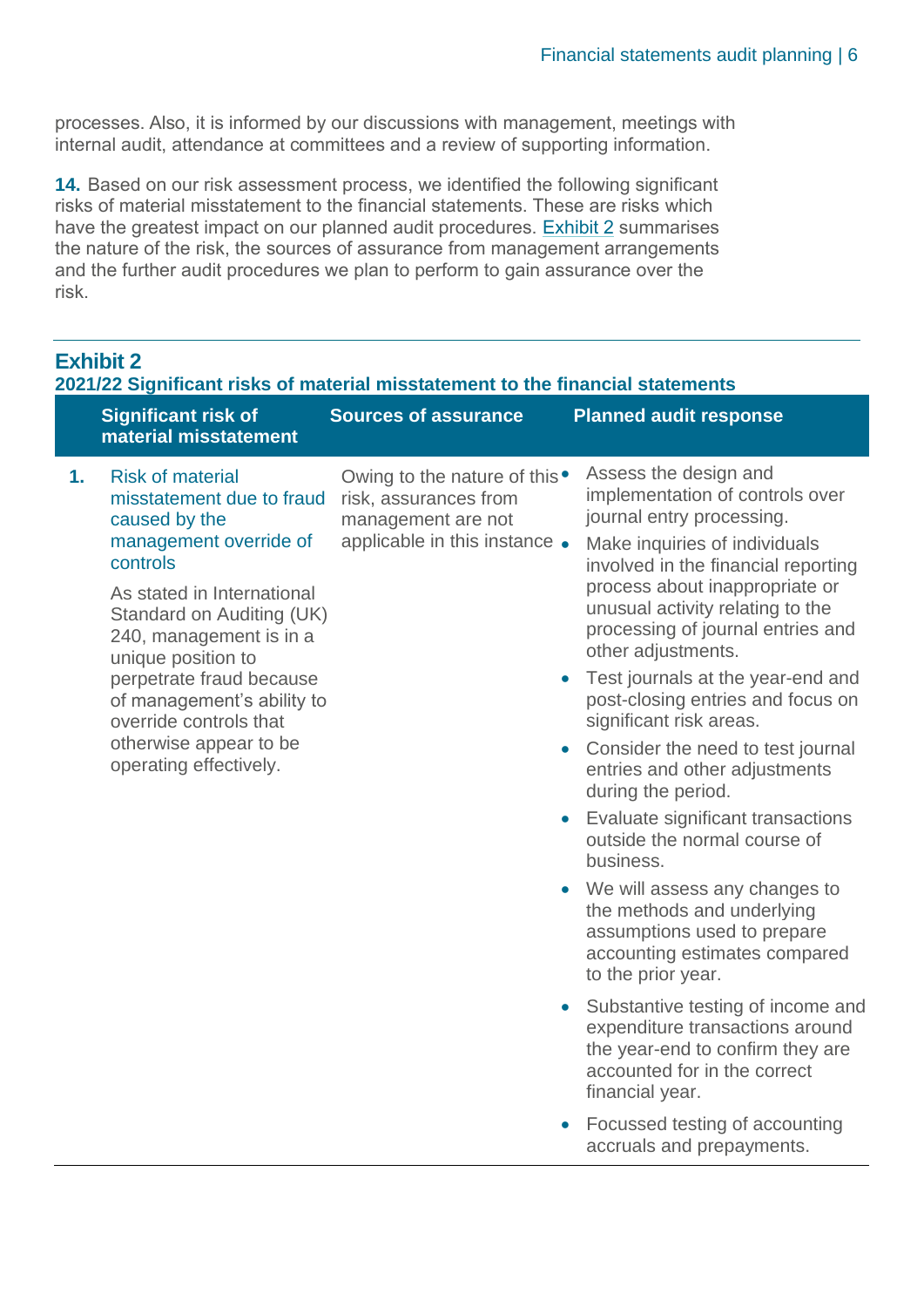|    | <b>Significant risk of</b><br>material misstatement                                                                                                                                                                                                                                                                                                                                                                                                                                                                                                                                                                                                                                                           | <b>Sources of assurance</b>                                                                                                                                                                                                                                          | <b>Planned audit response</b>                                                                                                                                                                                                                                                                                                                                                                                                                                                                                                                                                                                                                                                                                                         |
|----|---------------------------------------------------------------------------------------------------------------------------------------------------------------------------------------------------------------------------------------------------------------------------------------------------------------------------------------------------------------------------------------------------------------------------------------------------------------------------------------------------------------------------------------------------------------------------------------------------------------------------------------------------------------------------------------------------------------|----------------------------------------------------------------------------------------------------------------------------------------------------------------------------------------------------------------------------------------------------------------------|---------------------------------------------------------------------------------------------------------------------------------------------------------------------------------------------------------------------------------------------------------------------------------------------------------------------------------------------------------------------------------------------------------------------------------------------------------------------------------------------------------------------------------------------------------------------------------------------------------------------------------------------------------------------------------------------------------------------------------------|
| 2. | Estimation in the valuation<br>of land and buildings.<br>NHS Western Isles held<br>land and buildings with a<br>NBV of £49 million at 31<br>March 2021. All land and<br>buildings are undergoing a<br>full revaluation at 31<br>March 2022. An external<br>valuer carries out<br>valuations of land and<br>buildings.<br>There is a significant<br>degree of subjectivity in<br>the valuation of land and<br>buildings. Valuations are<br>based on specialist and<br>management assumptions<br>and changes in these can<br>result in material changes<br>to valuations.<br>We have been advised<br>that the valuations at 31<br>March 2022 are expected<br>to show a significant<br>increase over those at 31 | The Board has clearly<br>defined procedures in<br>place, including, where<br>appropriate the use of<br>experts to make<br>significant estimations and<br>judgements.<br>All estimations and<br>valuations are reviewed<br>by qualified finance and<br>property staff | Review the information provided<br>$\bullet$<br>to the external valuer to assess<br>for completeness.<br>Evaluate the competence,<br>$\bullet$<br>capabilities, and objectivity of the<br>professional valuer.<br>Complete a walkthrough of the<br>$\bullet$<br>valuation process to obtain an<br>understanding of the process,<br>including the methodologies and<br>assumptions applied.<br>Review of reports from the<br>$\bullet$<br>valuer to confirm overall asset<br>valuation movements.<br>Obtain an understanding of<br>$\bullet$<br>management's involvement in<br>the valuation process to assess<br>if appropriate oversight has<br>occurred.<br>Sample testing of individual<br>$\bullet$<br>asset valuations and lives |

Source: Audit Scotland

March 2021.

**15.** As set out in International Standard on Auditing (UK) 240*: The auditor's responsibilities relating to fraud in an audit of financial statement*, there is a presumed risk of fraud in the recognition of revenue We have considered the risk of fraud over income recognition (ISA 240). We also considered the risk of fraud over expenditure, as most public bodies are net spending bodies, and the risk of external fraud (in accordance with Practice Note 10 (Audit of Financial Statements and Regularity of Public Sector Bodies in the UK )))

**16.** We have rebutted the presumption that a material risk exists, with the exception of management override, as noted above. This is on the basis of:

• There are generally no incentives for staff to commit fraudulent financial reporting (although RRL targets are relevant to our assessment of Management Override)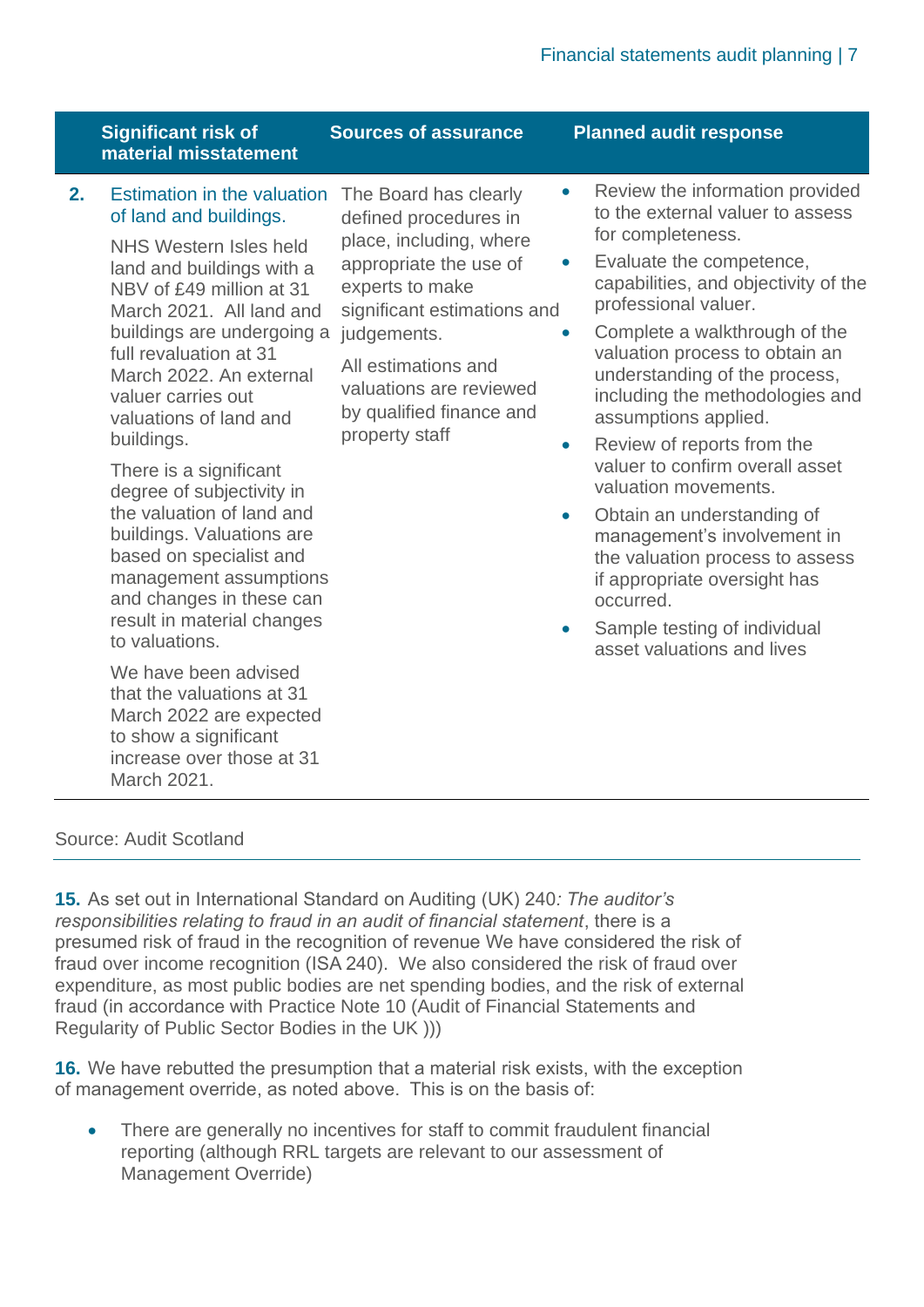- Most income is provided by the Scottish Government and other public bodies and is easily verified
- Most expenditure is in low-risk areas where individual transactions are well-controlled (for example salaried staff costs in a well-defined grading system) and individual transactions are relatively small in scale, with management or board approval required for material transactions
- Evidence of external fraud from counter fraud services and the National Fraud Initiative does not indicate material risks
- Experience in the sector and of the audit of NHS Western Isles, including a review of past misstatements

**17.** Our audit testing is directed towards testing significant and unusual transactions and towards assessing accounting estimates to address any residual risk, as part of our standard fraud procedures. We have not, therefore, incorporated specific work into our audit plan in these areas over and above our standard audit procedures.

#### **Other areas of audit focus**

**18.** As part of our assessment of audit risks, we have identified other areas where we consider there are also risks of material misstatement to the financial statements. Based on our assessment of the likelihood and magnitude of the risk, we do not consider these to represent significant risks. We will keep these areas under review as our audit progresses. If our assessment of risk changes and we consider these risks to be significant, we will communicate this to management and those charged with governance and revise our planned audit approach accordingly.

**19.** The areas of specific audit focus are:

- FHS expenditure: NHS NSS service auditor control reports have been qualified for the last two years. We will review the NHS NSS service auditor report in 2021/22 and consider the context and exposure of any qualification.
- If the report is qualified, we may review counter fraud activity and undertake detailed analytical review at individual practitioner level, in areas where the service auditor is unable to confirm the operation of appropriate controls. We will liaise with the external auditor of NSS on any approach to additional substantive testing.

#### **Group Consideration**

**20.** As group auditors, we are required under International Standard on Auditing (UK) 600: *Audits of group financial statements (including the work of component auditors)* to obtain sufficient appropriate audit evidence on which to base our audit opinion on the group financial statements.

**21.** NHS Western Isles has a group which includes the Western Isles Integration Joint Board (the IJB) as a joint venture. The audit of the financial information of the IJB is performed by other auditors. We plan to place reliance on the work of the component auditors. We will obtain sufficient appropriate audit evidence in relation to the consolidation process and the financial information of the components on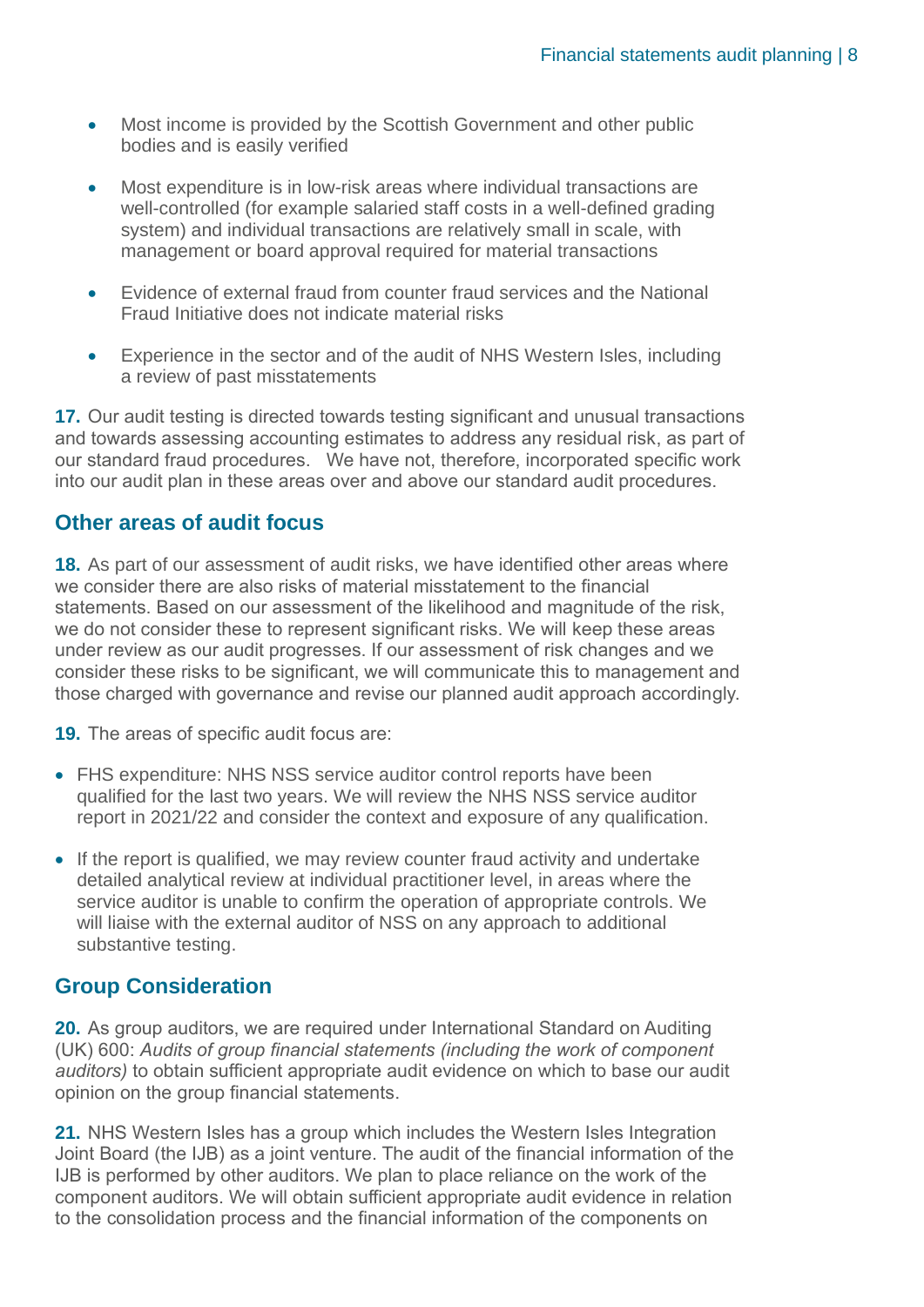which to base our group audit opinion.

#### **Audit risk assessment process**

**22.** Audit risk assessment is an iterative and dynamic process. Our assessment of risks set out in this plan may change as more information and evidence becomes available during the progress of the audit. Where such changes occur, we will advise management and where relevant, report them to those charged with governance.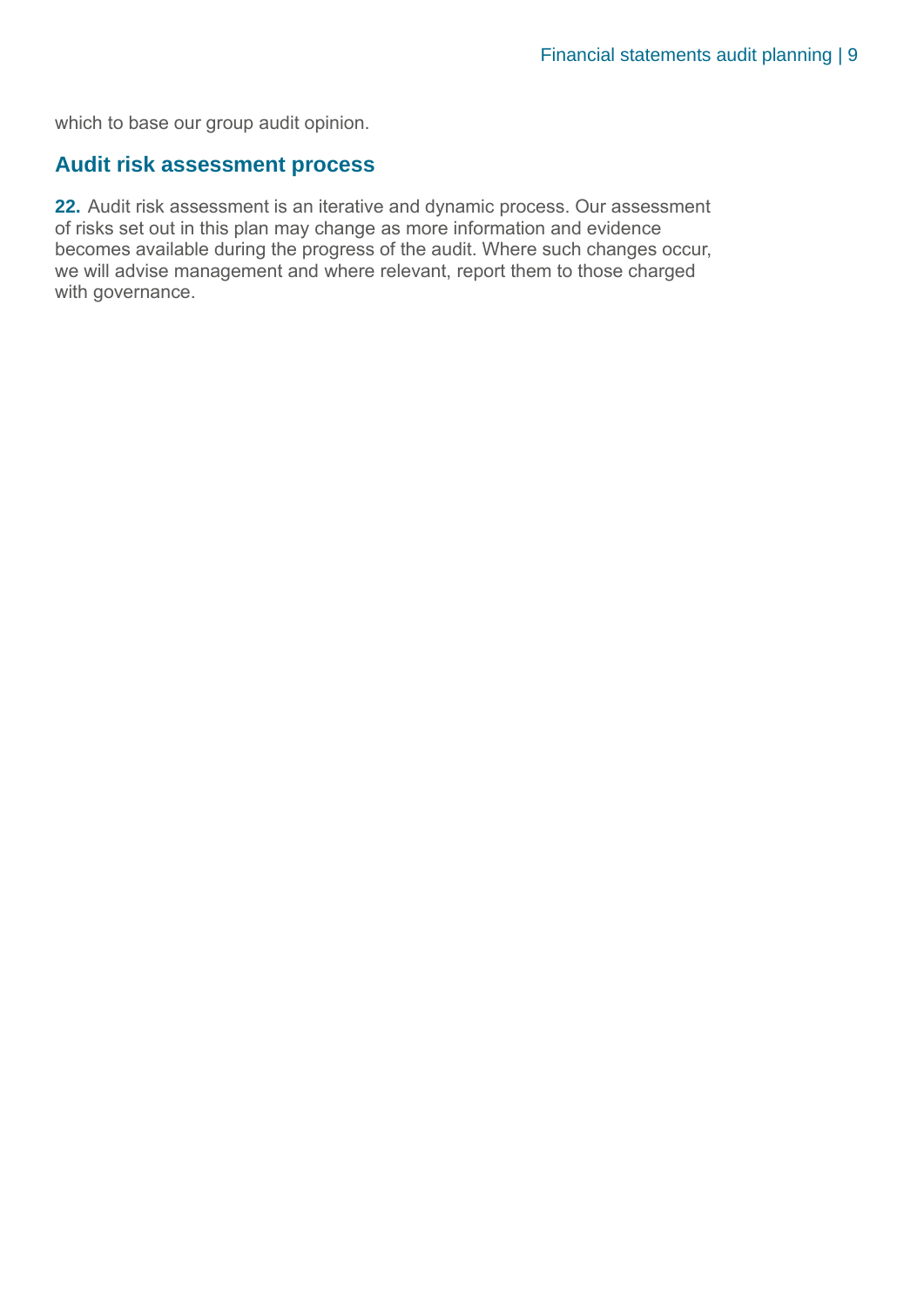# <span id="page-9-0"></span>**Audit dimensions and Best Value**

#### **Introduction**

**23.** The [Code of Audit Practice](https://www.audit-scotland.gov.uk/uploads/docs/report/2016/code_audit_practice_16_0.pdf) sets out the four dimensions that frame the wider scope of public sector audit. The Code of Audit Practice requires auditors to consider the adequacy of the arrangements in place for the audit dimensions in audited bodies.

#### **Audit dimensions**

**24.** The four dimensions that frame our audit work are shown in [Exhibit 3](#page-9-1).

<span id="page-9-1"></span>

#### Source: Code of Audit Practice

**25.** In summary, the four dimensions cover the following:

- **Financial management** financial management is concerned with financial capacity, sound budgetary processes and whether the control environment and internal controls are operating effectively.
- **Financial sustainability** as auditors, we consider the appropriateness of the use of the going concern basis of accounting as part of the annual audit. We will also comment on financial sustainability in the longer term. We define this as medium term (two to five years) and longer term (longer than five years).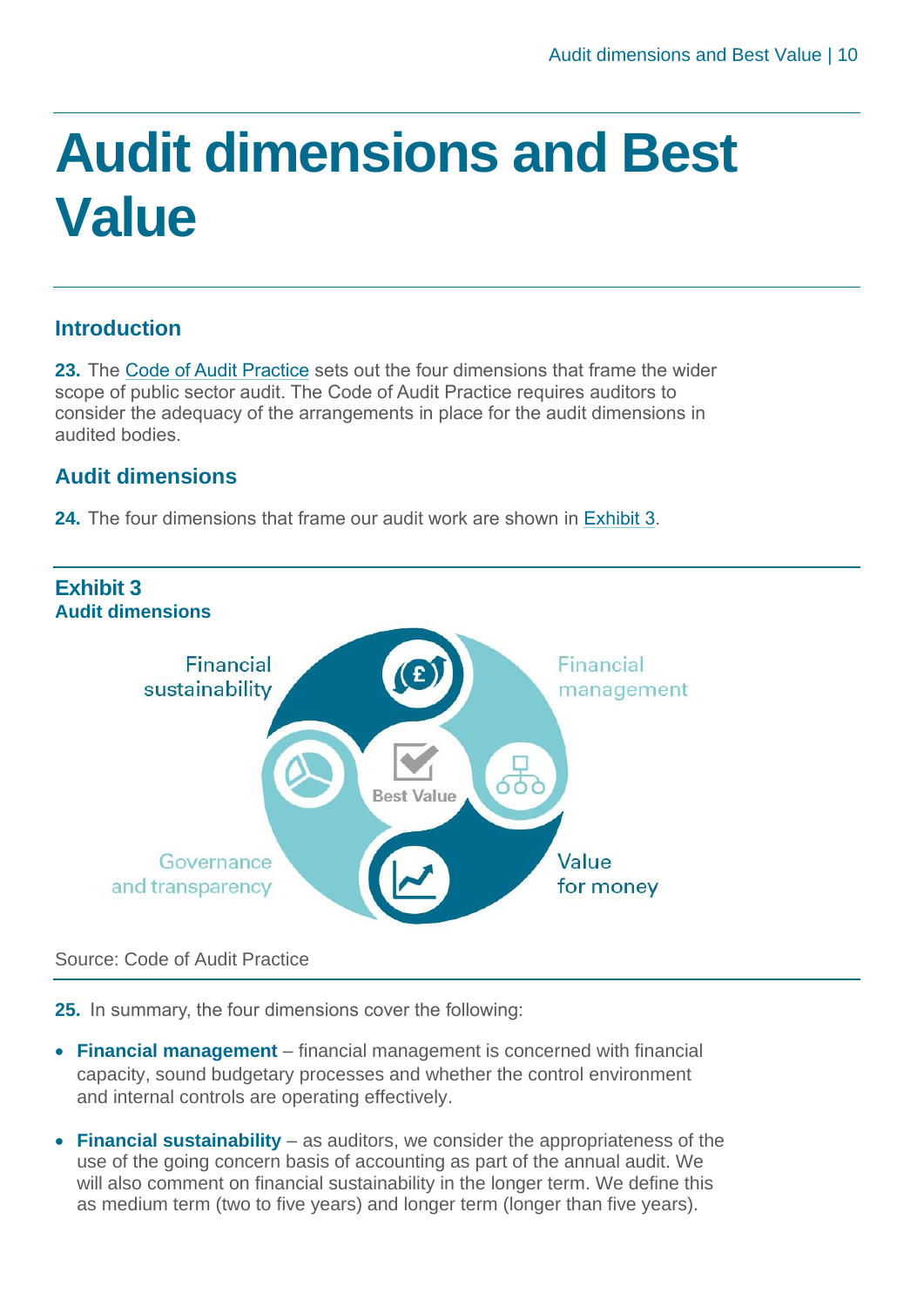- **Governance and transparency** governance and transparency is concerned with the effectiveness of scrutiny and governance arrangements, leadership, and decision-making and transparent reporting of financial and performance information.
- **Value for money** value for money refers to using resources effectively and continually improving services.

**26.** We have prior year recommendations covering the wider scope of public sector audit and we will follow-up and report on progress.

#### **Duty of Best Value**

**27.** [Ministerial Guidance to Accountable Officers](https://www.gov.scot/publications/best-value-public-services-guidance-accountable-officers/) for public bodies and the [Scottish Public Finance Manual](https://www.gov.scot/publications/scottish-public-finance-manual/background-and-applicability/background-and-applicability/) (SPFM) explain that accountable officers have a specific responsibility to ensure that arrangements have been made to secure Best Value. We will be carrying out a high-level review to confirm that such arrangements are in place within NHS Western Isles.

**28.** We will follow up on the recommendation, as reported in our 2020/21 Annual Audit Report, to undertake a formal review of the Best Value assurance framework.

**29.** Additionally, as part our Best Value work, we will carry out a review of the Best Value characteristic "fairness and equality" within NHS Western Isles.

#### **Audit dimension risks**

<span id="page-10-0"></span>**Exhibit 4**

**30.** We have identified audit risks in the areas set out in [Exhibit 4](#page-10-0). This exhibit sets out the risks, sources of assurance from management arrangements and the further audit procedures we plan to perform to gain assurances over the risks.

| 2021/22 Audit dimension risks |                                                                                                                  |                                                                                                                                                                                                                                                                                                                                               |                                                                                                                                                        |
|-------------------------------|------------------------------------------------------------------------------------------------------------------|-----------------------------------------------------------------------------------------------------------------------------------------------------------------------------------------------------------------------------------------------------------------------------------------------------------------------------------------------|--------------------------------------------------------------------------------------------------------------------------------------------------------|
|                               | <b>Description of risk</b>                                                                                       | <b>Sources of assurance</b>                                                                                                                                                                                                                                                                                                                   | <b>Planned audit response</b>                                                                                                                          |
| 1.                            | <b>Fairness and equality</b><br>In accordance with annual<br>planning guidance issued                            | The Board has an Equality<br>and Human Rights Policy in<br>place.                                                                                                                                                                                                                                                                             | We will review recent NHS<br>Western Isles activity on<br><b>Fairness and Equality including</b><br>a review of biennial reporting<br>and action plans |
|                               | by Audit Scotland, auditors<br>work covering the seven BV Steering Group with<br><b>Scottish Public Finance</b>  | There is an established<br>may carry out specific audit Diversity and Equality<br>characteristics set out in the nominated Equality Leads.<br><b>Equality Outcomes are</b><br>There is an expectation that. defined every four years and<br>there is bi-annual publication<br>of Equality and Diversity<br>Mainstreaming progress<br>reports. |                                                                                                                                                        |
|                               | Manual.                                                                                                          |                                                                                                                                                                                                                                                                                                                                               |                                                                                                                                                        |
|                               | equalities will be advanced<br>through the audit process,<br>and auditors have been<br>advised to carry out work |                                                                                                                                                                                                                                                                                                                                               |                                                                                                                                                        |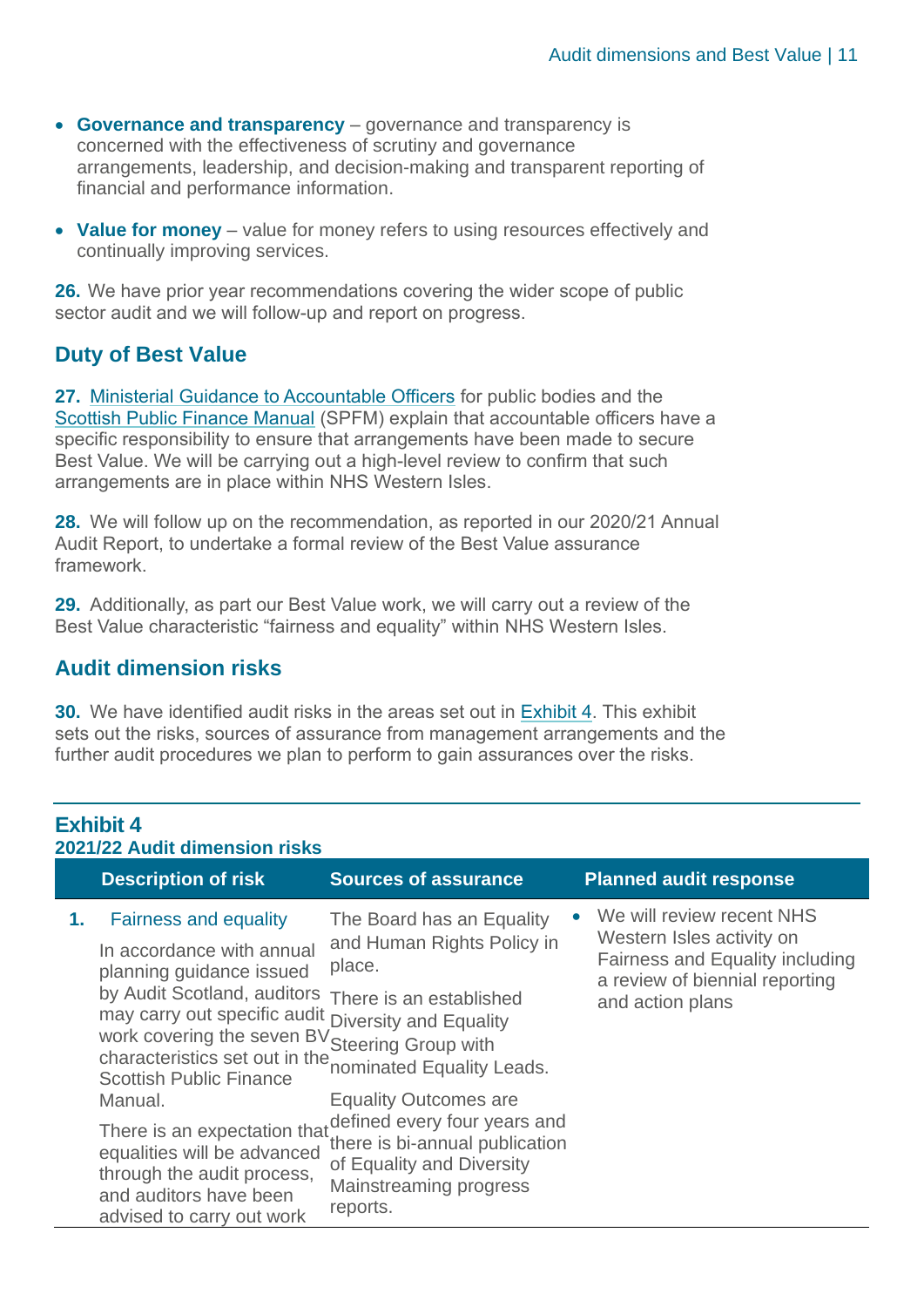on the Fairness and Equality characteristic at least once during the audit appointment.

Auditors should therefore aim to cover that area in 2021/22 if they have not done so in an earlier year.

Source: Audit Scotland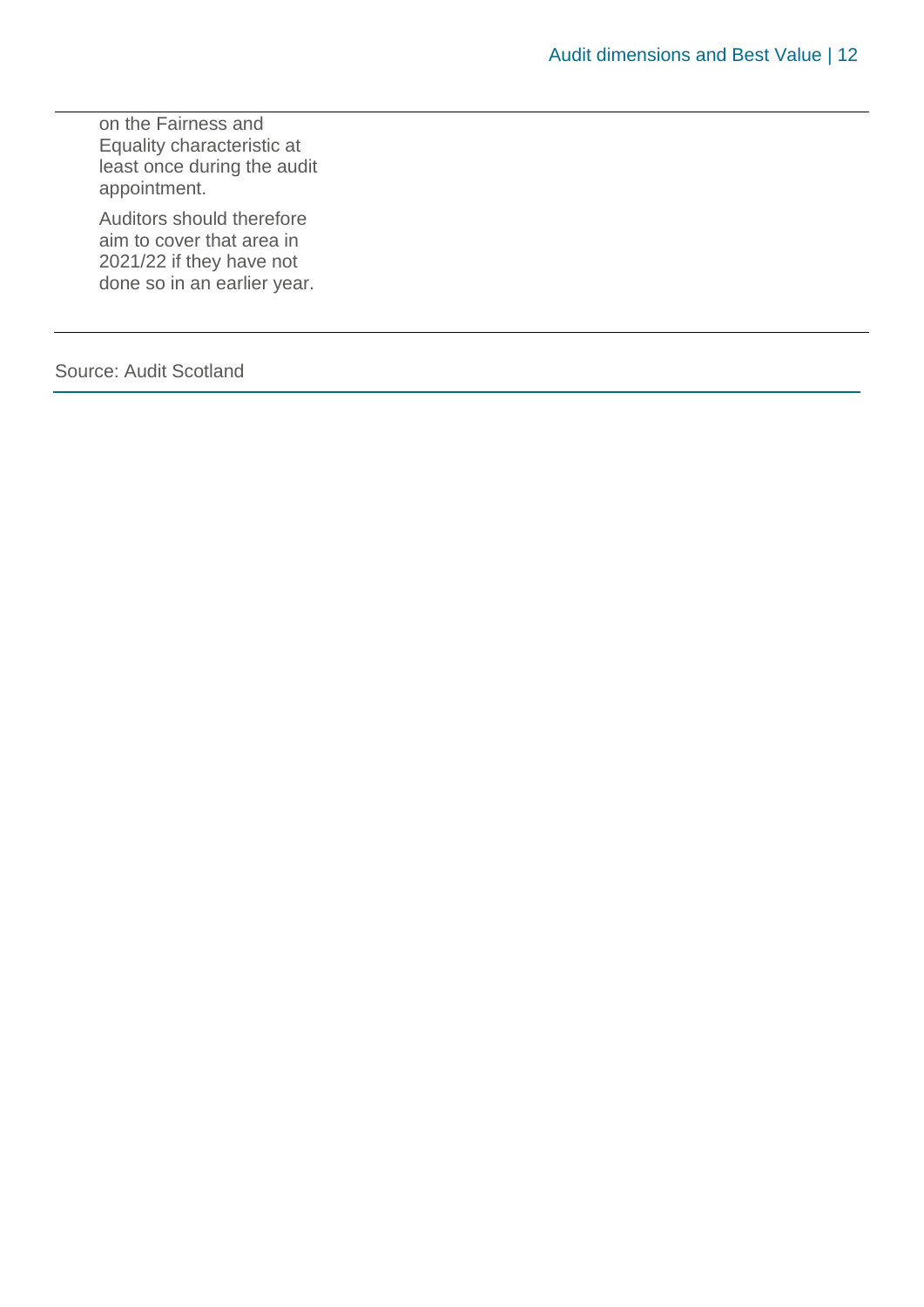### <span id="page-12-0"></span>**Reporting arrangements, timetable, and audit fee**

#### **Reporting arrangements**

**31.** Audit reporting is the visible output for the annual audit. All Annual Audit Plans and the outputs, as detailed in [Exhibit 5](#page-12-1), and any other outputs on matters of public interest will be published on our website: [www.audit-scotland.gov.uk.](http://www.audit-scotland.gov.uk./)

**32.** Matters arising from our audit will be reported on a timely basis and will include agreed action plans. Draft management reports will be issued to the relevant officers to confirm factual accuracy.

**33.** We will provide an independent auditor's report to NHS Western Isles, the Scottish Parliament and the Auditor General for setting out our opinions on the annual report and accounts. We will provide the NHS Western Isles and the Auditor General for Scotland with an annual report on the audit containing observations and recommendations on significant matters which have arisen during the audit.

**34.** [Exhibit 5](#page-12-1) outlines the target dates for our audit outputs, and we aim to issue the independent auditor's report by 30 June 2022. We acknowledge this will be challenging due to the ongoing pressures and uncertainties caused by Covid-19.

### <span id="page-12-1"></span>**Exhibit 5 2021/22 Audit outputs Audit Output Target date Committee Date** Annual Audit Plan 04 May 2022 18 May 2022 Independent Auditor's Report 15 June 2022 22 June 2022 Annual Audit Report 15 June 2022 22 June 2022

#### Source: Audit Scotland

#### **Timetable**

**35.** To support an efficient audit, it is critical that the timetable for producing the annual report and accounts for audit is achieved. We have included a proposed timetable for the audit at [Exhibit 6](#page-13-0) that has been discussed with management.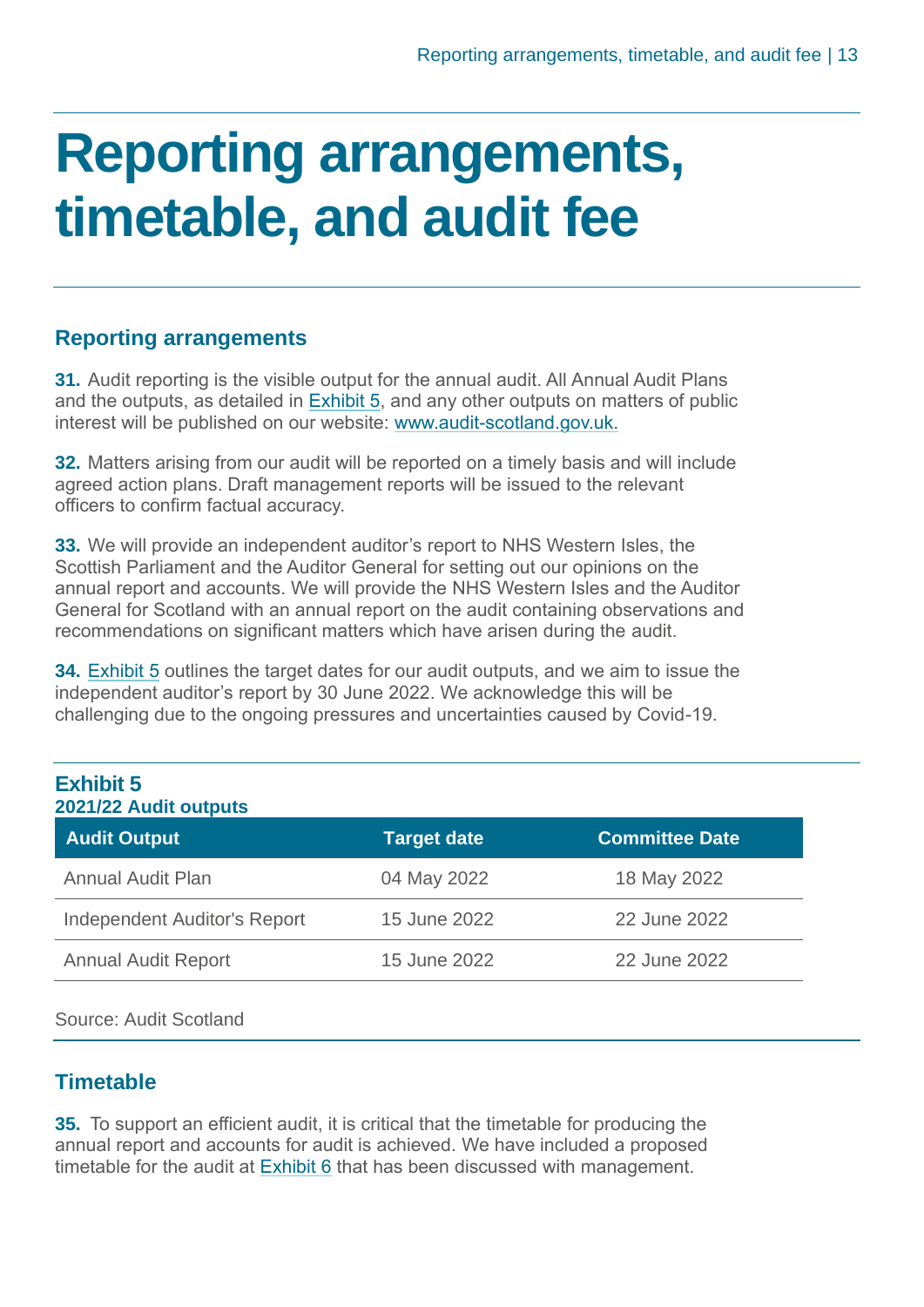**36.** Covid-19 has had a considerable impact on the conduct and timeliness of the audit. We recognise that it is in the best interests of public accountability to get the reporting of audited accounts back to pre-pandemic timelines. To this end, 2021/22 is a transition year with the reporting deadline brought forward by one month relative to the two prior years. We are identifying ways to work more efficiently to expedite the 2021/22 audits whilst at the same time maintaining high standards of quality.

**37.** We will continue to work in close partnership with management with clarity over timescales and the requirement for high quality unaudited accounts and supporting working papers. Progress will be discussed with management and finance officers over the course of the audit.

#### <span id="page-13-0"></span>**Exhibit 6**

**Proposed annual report and accounts timetable**

| <b>Key stage</b>                                                                                                            | <b>Provisional Date</b> |
|-----------------------------------------------------------------------------------------------------------------------------|-------------------------|
| Latest submission date for the receipt of the unaudited annual<br>report and accounts with complete working papers package. | 09 May 2022             |
| Latest date for final clearance meeting with the Director of<br>Finance and Procurement and other relevant Officers         | 08 June 2022            |
| Issue of Letter of Representation and proposed Independent<br><b>Auditor's Report</b>                                       | 15 June 2022            |
| Agreement of audited and unsigned annual report and accounts                                                                | 22 June 2022            |
| Issue of Annual Audit Report to those charged with governance.                                                              | 22 June 2022            |
| Signed Independent Auditor's Report                                                                                         | 22 June 2022            |

#### Source: Audit Scotland

#### **Audit fee**

**38.** The agreed audit fee for the 2021/22 audit of NHS Western Isles is £72,590 (2020/21: £71,200). In determining the audit fee, we have taken account of the risk exposure of NHS Western Isles, the planned management assurances in place and the level of reliance we plan to take from the work of internal audit.

**39.** Where our audit cannot proceed as planned through, for example, late receipt of unaudited annual report and accounts, the absence of adequate supporting working papers or being unable to take planned reliance from the work of internal audit, a supplementary fee may be levied. An additional fee may also be required in relation to any work or other significant exercises out with our planned audit activity.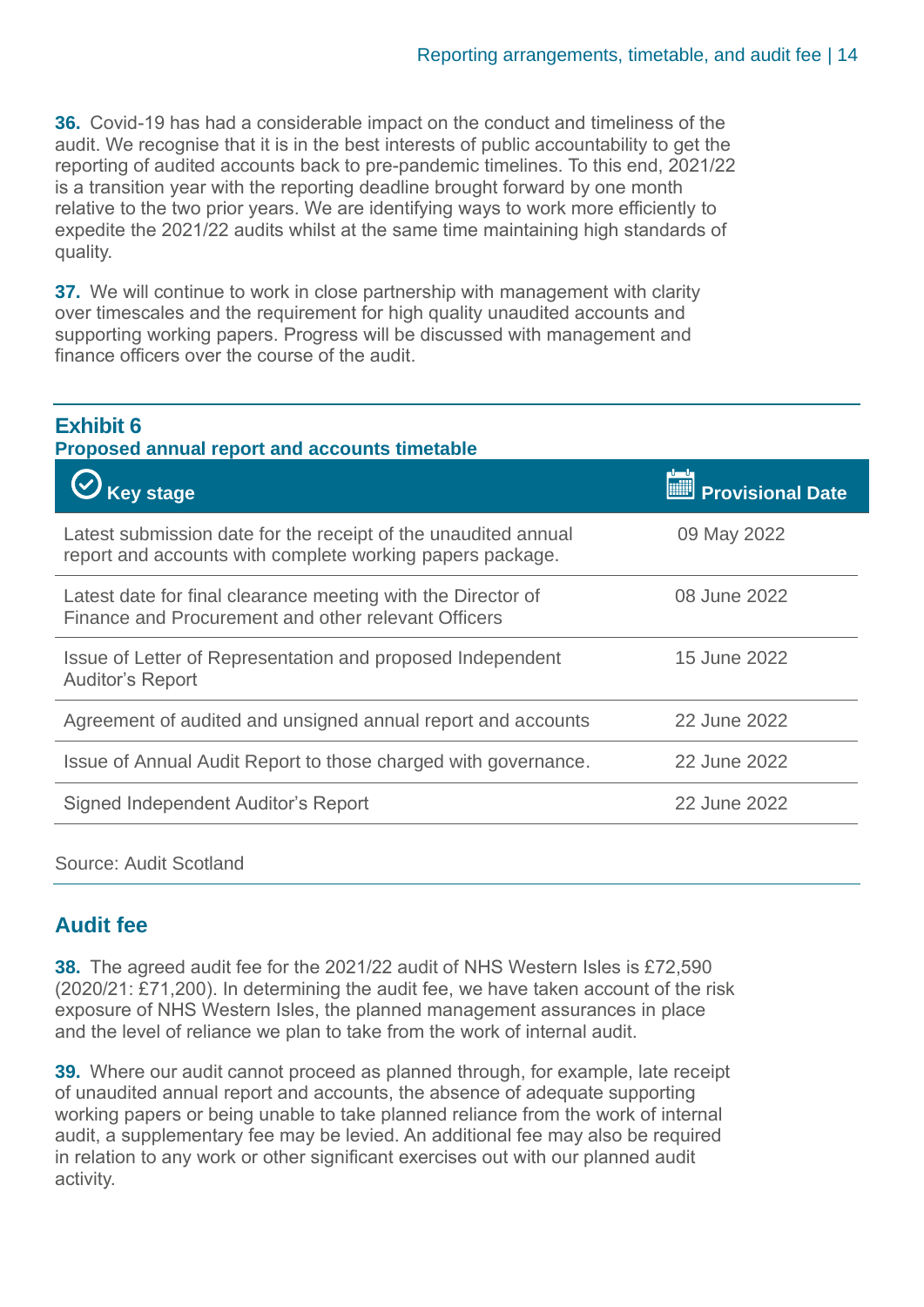### <span id="page-14-0"></span>**Other matters**

#### **Internal audit**

**40.** International standards on Auditing (UK) 610: *Considering the work of internal audit r*equires us to:

- consider the activities of internal audit and their effect on external audit procedures;
- obtain an understanding of internal audit activities to inform our planning and develop an effective audit approach that avoids duplication of effort;
- perform a preliminary assessment of the internal audit function when there is scope for relying on internal audit work which is relevant to our financial statements' responsibilities; and
- evaluate and test the work of internal audit, where use is made of that work for our financial statements responsibilities to confirm its adequacy for our purposes.

**41.** From our initial review of the internal audit plans, we do not plan to place formal reliance on internal audit's work for our financial statements' responsibilities. However, to support our wider dimension audit responsibilities we do plan to consider internal audit reports on the following areas:

- Financial management and reporting
- **Expenditure and Creditors**
- **Strategic Planning**
- **Procurement**

#### **Independence and objectivity**

**42.** Auditors appointed by the Auditor General for Scotland or Accounts Commission must comply with the [Code of Audit Practice](https://www.audit-scotland.gov.uk/uploads/docs/report/2016/code_audit_practice_16_0.pdf) and relevant supporting guidance. When auditing the financial statements, auditors must also comply with professional standards issued by the Financial Reporting Council and those of the professional accountancy bodies. These standards impose stringent rules to ensure the independence and objectivity of auditors. Audit Scotland has robust arrangements in place to ensure compliance with these standards including an annual *'fit and proper*' declaration for all members of staff. The arrangements are overseen by the Director of Audit Services, who serves as Audit Scotland's Ethics Partner.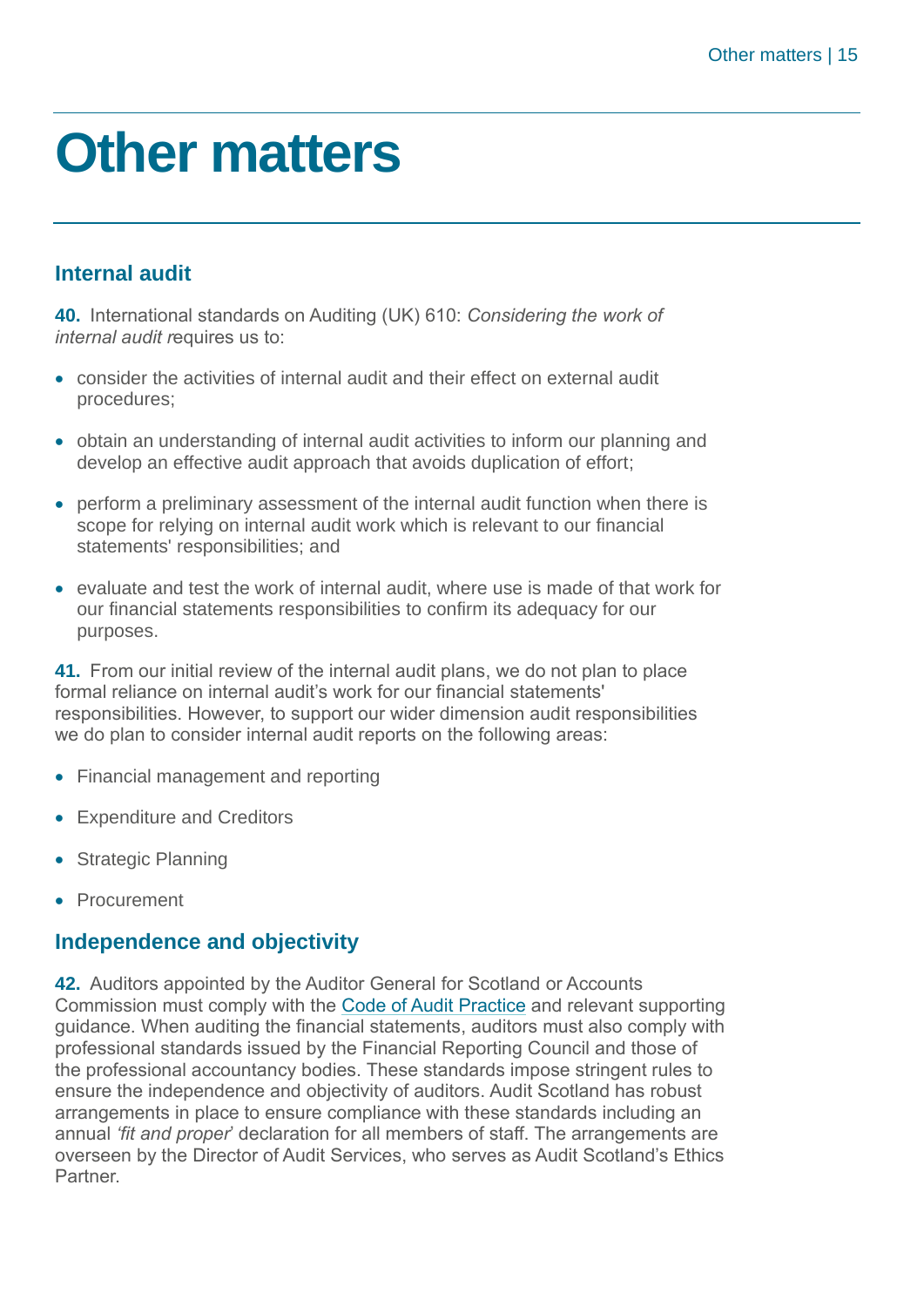**43.** The engagement lead (i.e. appointed auditor) for NHS Western Isles is Brian Howarth, Audit Director. Auditing and ethical standards require the appointed auditor to communicate any relationships that may affect the independence and objectivity of audit staff. We are not aware of any such relationships pertaining to the audit of NHS Western Isles.

#### **Quality control**

**44.** International Standard on Quality Control (UK) 1 (ISQC1) requires a system of quality control to be established, as part of financial audit procedures, to provide reasonable assurance that professional standards and regulatory and legal requirements are being complied with and that the independent auditor's report or opinion is appropriate in the circumstances.

**45.** The foundation of our quality framework is our Audit Guide, which incorporates the application of professional auditing, quality and ethical standards and the Code of Audit Practice (and supporting guidance) issued by Audit Scotland and approved by the Auditor General for Scotland. To ensure that we achieve the required quality standards, Audit Scotland conducts peer reviews and internal quality reviews. Additionally, the Institute of Chartered Accountants of Scotland (ICAS) have been commissioned to carry out external quality reviews.

**46.** As part of our commitment to quality and continuous improvement, Audit Scotland will periodically seek your views on the quality of our service provision. We welcome feedback at any time, and this may be directed to the engagement lead.